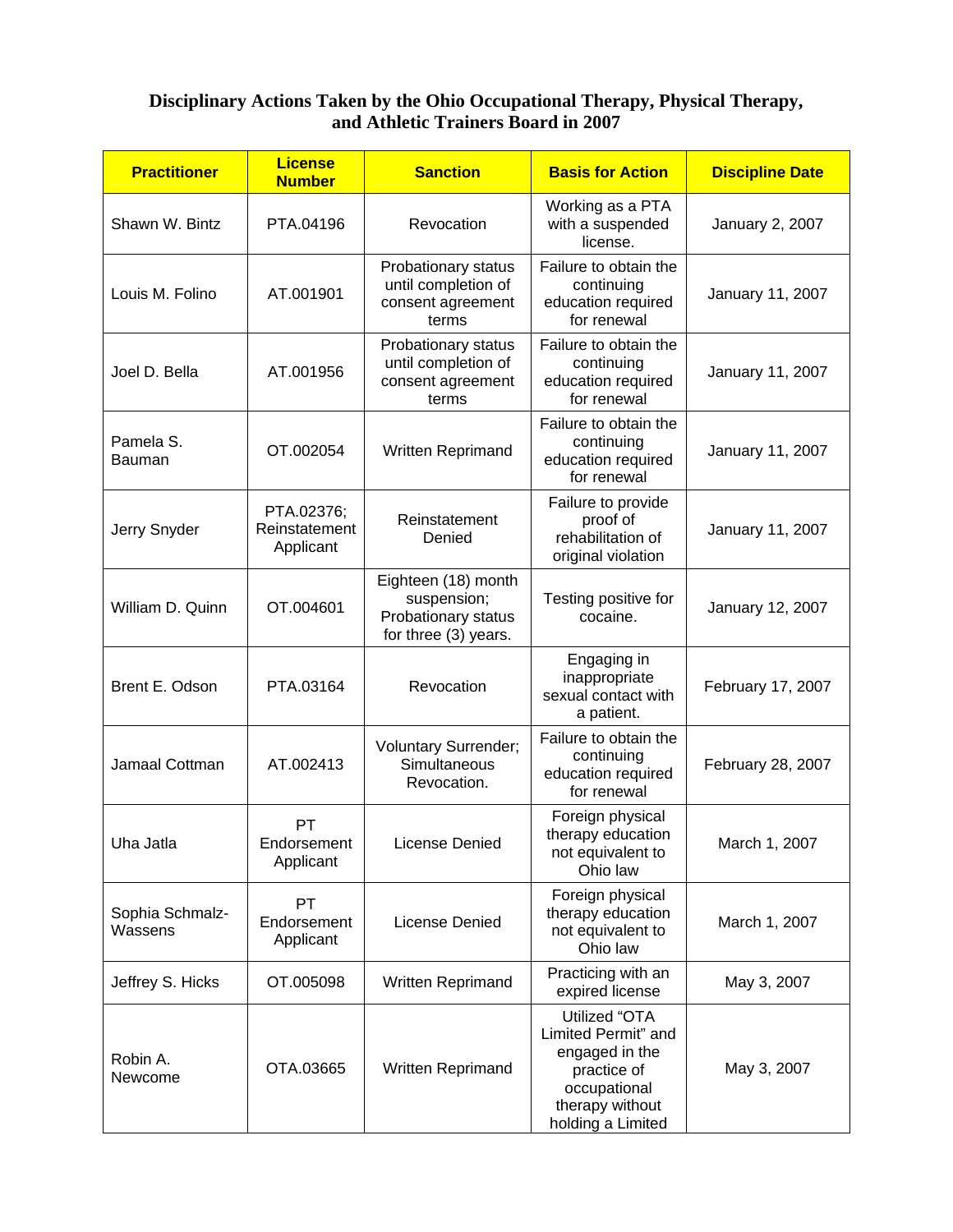| <b>Practitioner</b>  | <b>License</b><br><b>Number</b>       | <b>Sanction</b>                 | <b>Basis for Action</b>                                                                                                                                           | <b>Discipline Date</b> |
|----------------------|---------------------------------------|---------------------------------|-------------------------------------------------------------------------------------------------------------------------------------------------------------------|------------------------|
|                      |                                       |                                 | Permit.                                                                                                                                                           |                        |
| Neelima<br>Venapally | <b>PT</b><br>Endorsement<br>Applicant | License Denied                  | Foreign physical<br>therapy education<br>not equivalent to<br>Ohio law                                                                                            | May 3, 2007            |
| Donna R. Lindsay     | PT.003661                             | Written Reprimand               | Aiding the<br>unlicensed practice<br>of physical therapy<br>by supervising an<br>individual who did<br>not hold licensure<br>applicant status                     | May 3, 2007            |
| Kristin R. McIntyre  | PT.008169                             | Written Reprimand               | Obtaining a license<br>by fraud or<br>deception;<br>Failure to obtain the<br>continuing<br>education required<br>for renewal                                      | May 3, 2007            |
| Mary D. Wahrer       | PTA.00525                             | Written Reprimand               | Obtaining a license<br>by fraud or<br>deception;<br>Failure to obtain the<br>continuing<br>education required<br>for renewal                                      | May 3, 2007            |
| Ann M. Mudgett       | PTA.01702                             | Written Reprimand               | Obtaining a license<br>by fraud or<br>deception;<br>Failure to disclose<br>a conviction                                                                           | May 3, 2007            |
| Linsey S. Wolfe      | PTA.06433                             | Fourteen (14) day<br>suspension | <b>Utilized "PTA</b><br>Licensure<br>Applicant" and<br>engaged in the<br>practice of physical<br>therapy without<br>holding PTA<br>Licensure Applicant<br>status. | May 3, 2007            |
| Cheryl A. Jones      | OTA.03344                             | Written Reprimand               | Failure to complete<br>outstanding patient<br>documentation<br>when separating<br>from an employer.                                                               | June 19, 2007          |
| Erin M. Williams     | OTA.03704                             | Eighteen (18) day<br>suspension | Utilized "OTA" and<br>practiced as an<br>occupational<br>therapy assistant<br>without holding a<br>current license.                                               | June 19, 2007          |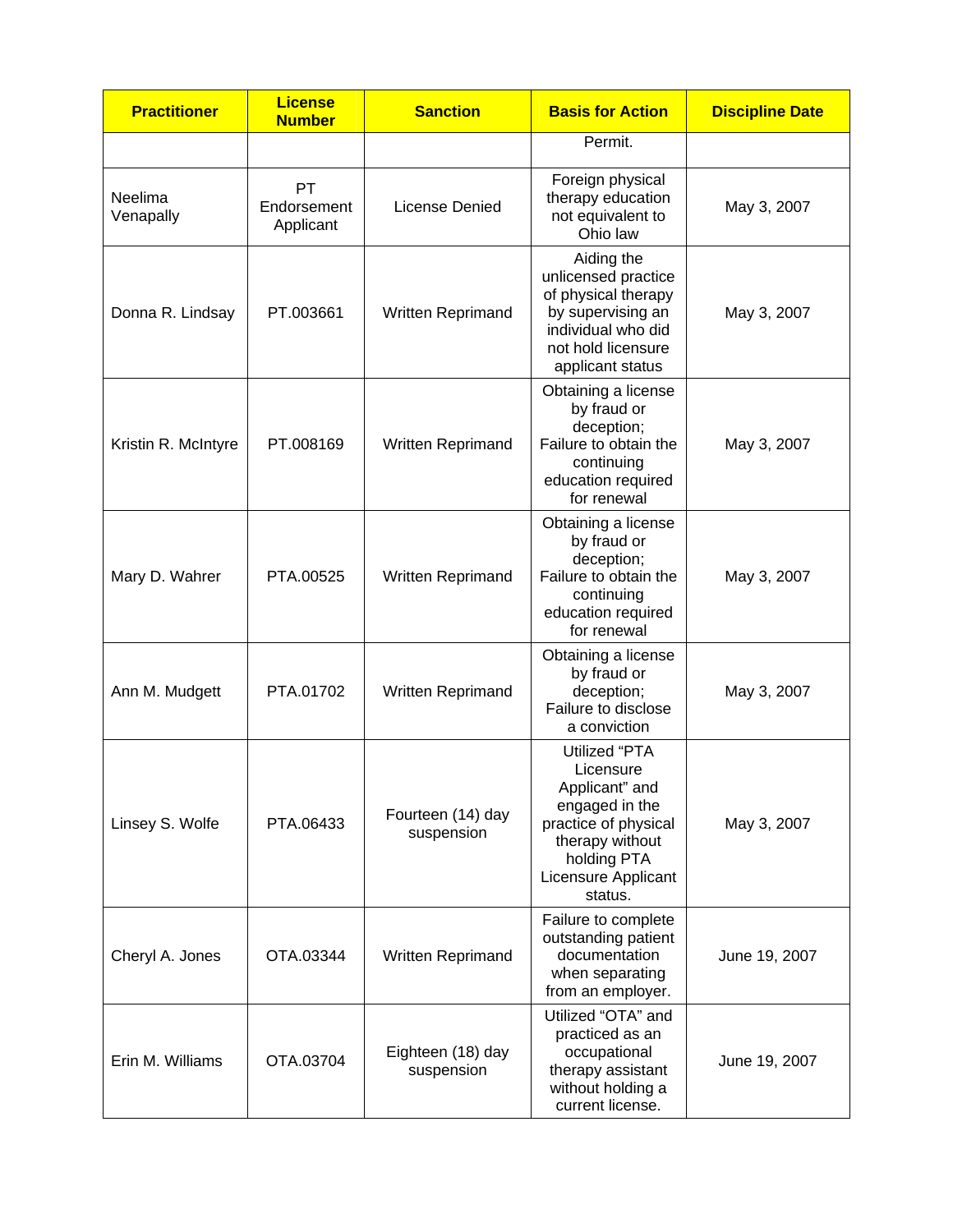| <b>Practitioner</b>            | <b>License</b><br><b>Number</b> | <b>Sanction</b>                                           | <b>Basis for Action</b>                                                                                                      | <b>Discipline Date</b> |
|--------------------------------|---------------------------------|-----------------------------------------------------------|------------------------------------------------------------------------------------------------------------------------------|------------------------|
| Anita J. Gregory               | AT.000206                       | Voluntary Surrender-<br>Revocation                        | Failure to obtain the<br>continuing<br>education required<br>for renewal                                                     | July 25, 2007          |
| Deanna L. Shuler               | AT.001919                       | Fourteen (14) day<br>suspension                           | Represented<br>herself as an<br>athletic trainer with<br>an expired license.                                                 | July 26, 2007          |
| Tyler D. Schlosser             | AT.002809                       | Twenty-one (21) day<br>suspension                         | Represented<br>himself as an<br>athletic trainer prior<br>to obtaining a<br>license.                                         | July 26, 2007          |
| Rosiland E.<br><b>McNeeley</b> | PT.001057                       | Written Reprimand                                         | Obtaining a license<br>by fraud or<br>deception;<br>Failure to obtain the<br>continuing<br>education required<br>for renewal | August 9, 2007         |
| Amanda A.<br>Phillips          | PT.010833                       | Written Reprimand                                         | Obtaining a license<br>by fraud or<br>deception;<br>Failure to obtain the<br>continuing<br>education required<br>for renewal | August 9, 2007         |
| Cathy A. Pierce                | PTA.02858                       | Written Reprimand                                         | Obtaining a license<br>by fraud or<br>deception;<br>Failure to obtain the<br>continuing<br>education required<br>for renewal | August 9, 2007         |
| James C.<br>Offenbaker         | AT.000118                       | <b>Voluntary Surrender;</b><br>Simultaneous<br>Revocation | Obtaining a license<br>by fraud or<br>deception;<br>Failure to obtain the<br>continuing<br>education required<br>for renewal | September 20, 2007     |
| Phillip A. Talavinia           | AT.000379                       | \$300.00 Fine;<br>Probation                               | Obtaining a license<br>by fraud or<br>deception;<br>Failure to obtain the<br>continuing<br>education required<br>for renewal | September 20, 2007     |
| Sarah K.<br>Underwood          | AT.000792                       | \$300.00 Fine;<br>Probation                               | Obtaining a license<br>by fraud or<br>deception;<br>Failure to obtain the<br>continuing                                      | September 20, 2007     |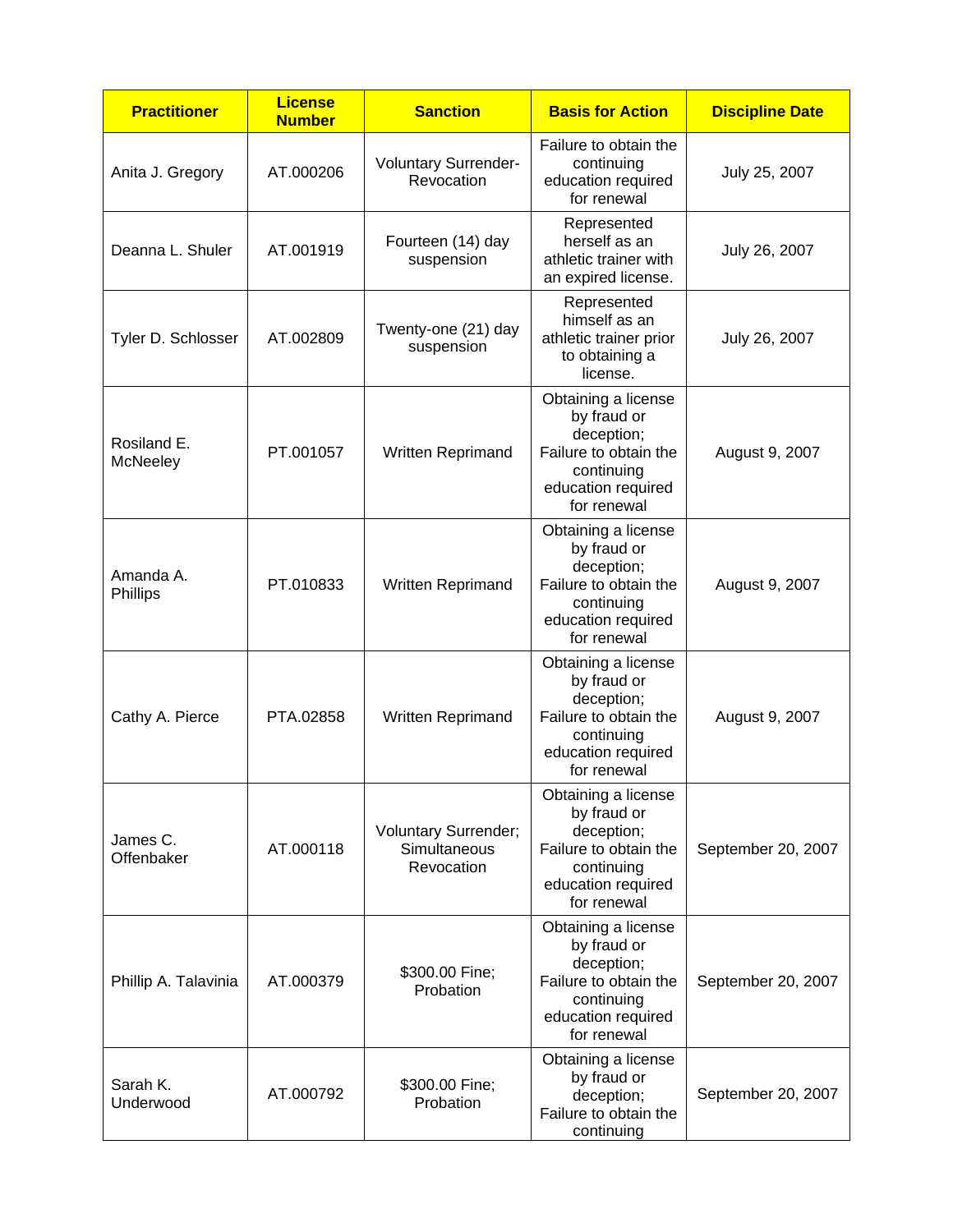| <b>Practitioner</b>                | <b>License</b><br><b>Number</b> | <b>Sanction</b>                                           | <b>Basis for Action</b>                                                                                                      | <b>Discipline Date</b> |
|------------------------------------|---------------------------------|-----------------------------------------------------------|------------------------------------------------------------------------------------------------------------------------------|------------------------|
|                                    |                                 |                                                           | education required<br>for renewal                                                                                            |                        |
| Jennifer L. Omlor                  | AT.001183                       | \$200.00 Fine;<br>Probation                               | Obtaining a license<br>by fraud or<br>deception;<br>Failure to obtain the<br>continuing<br>education required<br>for renewal | September 20, 2007     |
| Shannan L.<br>Sopko                | AT.001276                       | <b>Voluntary Surrender;</b><br>Simultaneous<br>Revocation | Obtaining a license<br>by fraud or<br>deception;<br>Failure to obtain the<br>continuing<br>education required<br>for renewal | September 20, 2007     |
| Laura M. Smith                     | AT.001446                       | <b>Voluntary Surrender;</b><br>Simultaneous<br>Revocation | Obtaining a license<br>by fraud or<br>deception;<br>Failure to obtain the<br>continuing<br>education required<br>for renewal | September 20, 2007     |
| Sharon M. Rader                    | AT.001623                       | \$200.00 Fine;<br>Probation                               | Obtaining a license<br>by fraud or<br>deception;<br>Failure to obtain the<br>continuing<br>education required<br>for renewal | September 20, 2007     |
| Valerie A.<br>Schatzke             | AT.001662                       | \$200.00 Fine;<br>Probation                               | Obtaining a license<br>by fraud or<br>deception;<br>Failure to obtain the<br>continuing<br>education required<br>for renewal | September 20, 2007     |
| Terri M. Roberts                   | AT.001868                       | \$200.00 Fine;<br>Probation                               | Obtaining a license<br>by fraud or<br>deception;<br>Failure to obtain the<br>continuing<br>education required<br>for renewal | September 20, 2007     |
| Samantha D.<br>Scherman            | AT.002613                       | \$200.00 Fine;<br>Probation                               | Obtaining a license<br>by fraud or<br>deception;<br>Failure to obtain the<br>continuing<br>education required<br>for renewal | September 20, 2007     |
| Jennifer <sub>N.</sub><br>Skidmore | PT.008715                       | Probation                                                 | Habitual in the use<br>of alcohol to an                                                                                      | September 20, 2007     |